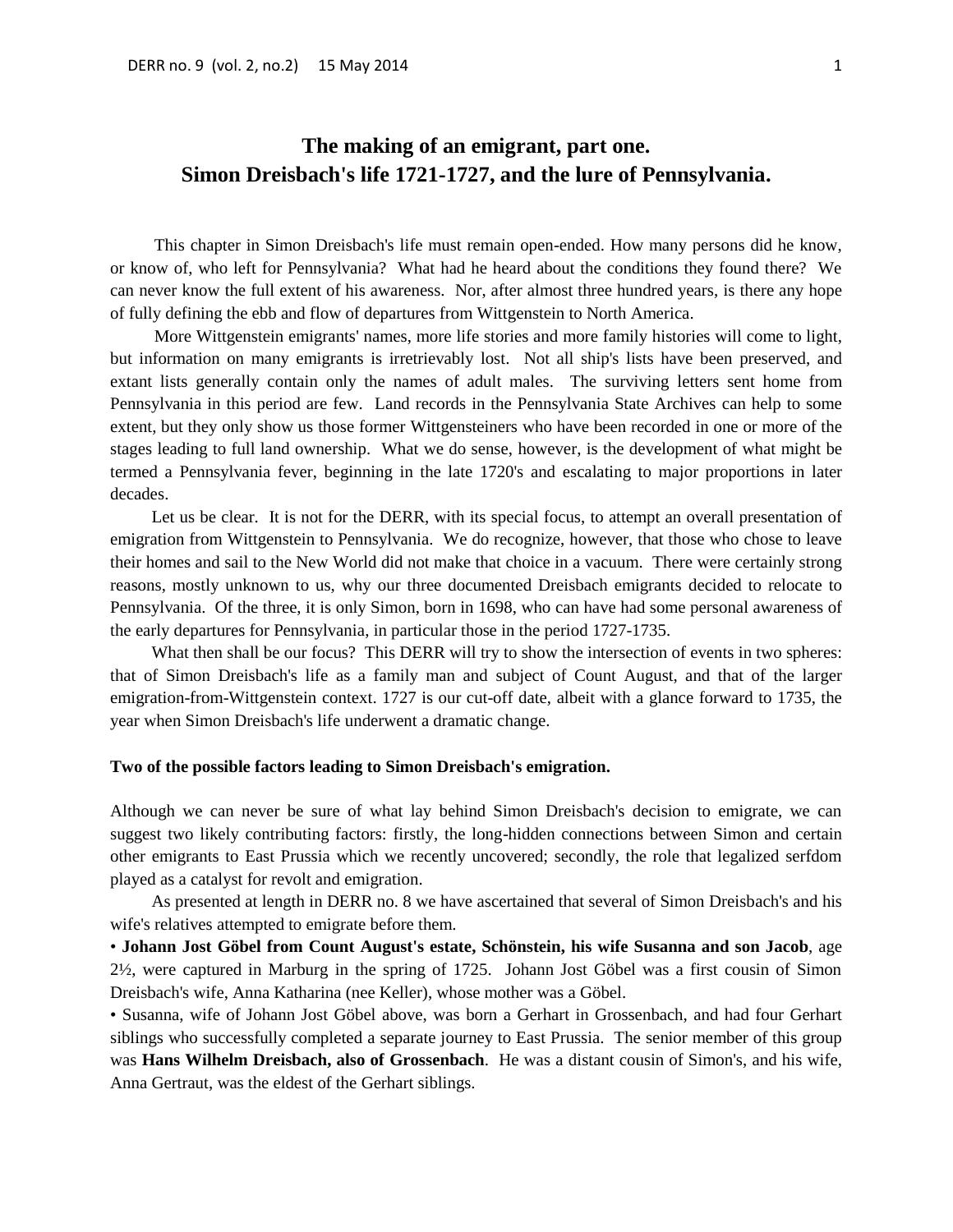• **Paul Dreisbach of Hesselbach, his wife Katharina and two sons**, appear in the sheriff's lists of 24 and 30 May 1725 as having left Hesselbach for East Prussia but having subsequently returned. Though his father and grandfather had lived in the village of Schameder, not far from Simon's ancestral Balde, no documented family links are at present known.

• **Anna Catharina Stenger, nee Dreisbach, wife of Evert (Eberhard) Stenger of Weidenhausen,** was possibly the emigrant who was closest to Simon Dreisbach, for she was his aunt, next in age to Simon's father, Georg Wilhelm Dreisbach. The Stengers and their two sons got only as far as the town of Battenburg, not far from Wittgenstein's eastern border, where they and others were captured, taken back to the border and handed over to the Wittgenstein authorities. Ebert Stenger was imprisoned, tried and fined. His fate and that of many other returnees and captives would have been widely discussed in the villages.

#### **Serfdom's role in arousing civil unrest, revolt and emigration.**



*Fig. 1. The Imperial Court in session in the city of Wetzlar. Here, on 31 Oct. 1724 the Court ruled in favor of Count August and decreed that his subjects were in fact veritable serfs.<sup>1</sup>*

In DERR no. 6 there was brief mention of the court decision of 1724 which, in accordance with Count August's wishes, decreed that his villagers were serfs (thus the legal 'property' of the Count) who owed him unlimited service. This decision took place in the Imperial Court of the Realm, meeting in Wetzlar, south of Wittgenstein. Despite the arguments presented by lawyers representing the Wittgenstein villagers, the Court

ruled in August's favor on 31 October 1724. This decree was then put into practice by Count August's administrators who had the legal right to demand the forced labor of the villagers six days a week. The villagers, despairing of having time to raise their own food and crops, eventually complained to the Court that they could only work their own farms "by moon-light".<sup>2</sup>

The immediate effect of the Imperial Court's ruling was to encourage flight from Wittgenstein to escape from these harsh and limiting conditions. In the following year, 1725, many villagers turned to the escape route most readily at hand and heeded the Prussian general invitation to move to East Prussia and

 $\overline{a}$ 

 $2$  From a complaint of the Wittgenstein villagers to the Imperial Court in the year 1731, cited in Werner Troßbach, "Widerstand als Normalfall: Bauernunruhen in der Grafschaft Sayn-Wittgenstein-Hohenstein 1696-1808", *Westfalischer Zeitschrift*, vol. 135 (1985), p. 91.

 $1$  An 18<sup>th</sup> century print now in the public domain. Source: Wikipedia Commons.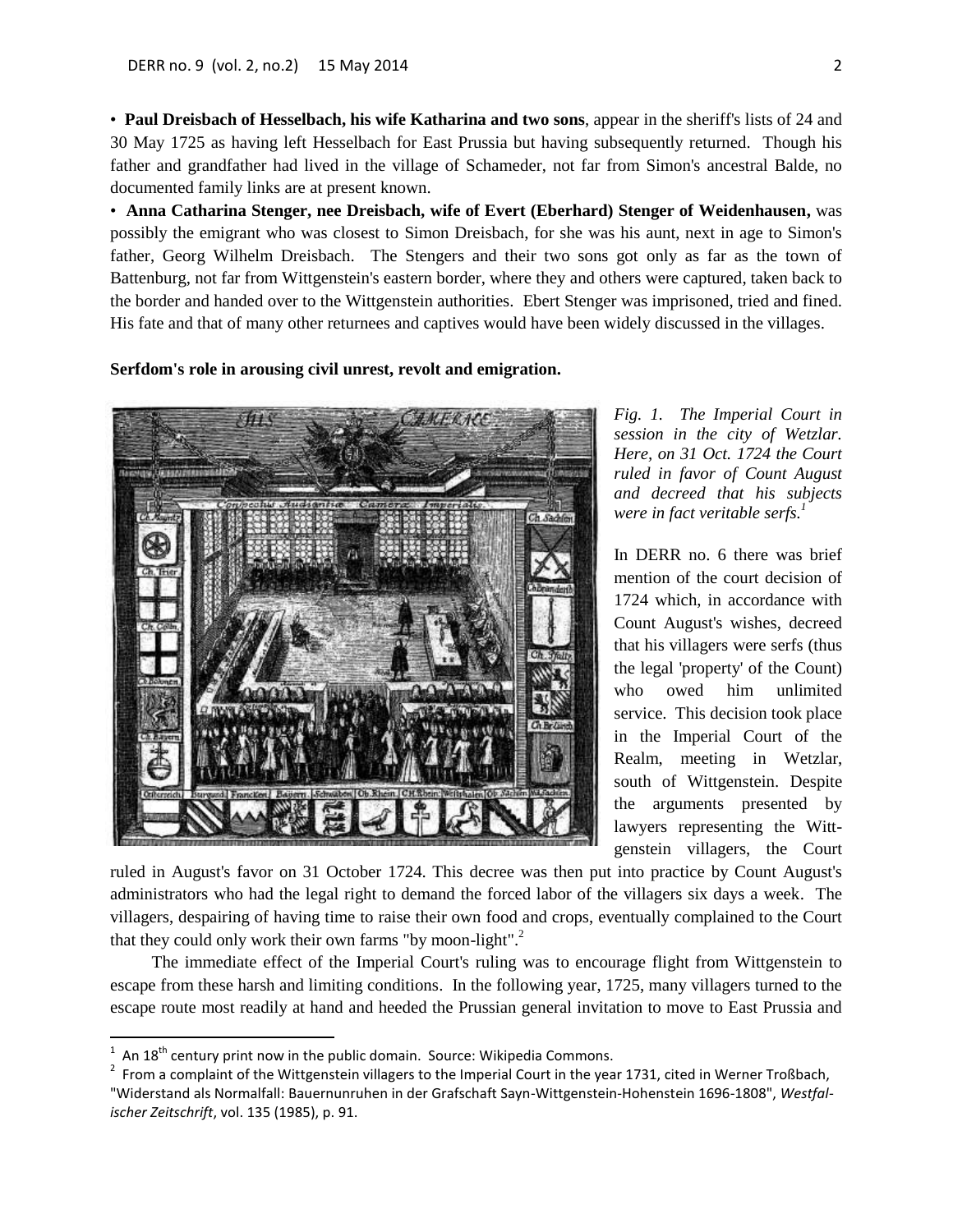repopulate its abandoned farming districts. Simon Dreisbach was not among those who left, nor was he in a position to leave. His life in this period comprised a series of births, deaths and new responsibilities in a difficult social and economic context.

## **Major events in Simon Dreisbach's economic and family life in the years 1720-1727.<sup>3</sup>**

The events of the period 1720-1727 included various likely influences on Simon Dreisbach's attitude toward emigration. The economically and politically challenging times in Wittgenstein can have pushed Simon to wish to leave. At the same time, however, the family experienced births and deaths that can have constituted a 'pull' to remain at home. After the deaths of the older generations, Simon and Kette were in a position to exercise their own authority in the management of the '"Am Aberge"' house and its associated tracts of land. To speak of reasons for and against emigration in terms of "push/pull" factors is common in emigration studies, and the new authority structure in "Am Aberge" was an clear pull factor.

### **1720: Poor grain harvest and the marriage of Simon and 'Kette'.**

In the summer of this year there was a poor grain harvest in Wittgenstein; even the wealthy went hungry.<sup>4</sup> Nevertheless, on 7 November the marriage of Simon Dreisbach to Maria Katharina Keller from Holzhausen took place at the Feudingen church.<sup>5</sup> Neither of the spouses had a father still alive who could perform the usual bargaining over the dowry and agree on future practical living arrangements. Simon's father had died before 1712, and his step-father, Jost Wied, was quite possibly also dead by this time. In the years that followed, Simon, though he was the eldest son and was married, was still far from the top of the household's chain of command. His seventy-two year old grandfather Johannes Sassmannshausen, master builder, lived until 1722. Moreover, at the time of Simon's marriage his mother Margreth, who presumably ran the household, was only forty-two.

### **1721: Count August acquires more power. A Dreisbach birth, a Sassmannshausen death.**

Throughout southern Wittgenstein the villagers were beginning to feel the unpleasant effects of Count August's accession to a position of power after he joined his brother Henrich Albrecht as co-ruler in 1719. August assumed special responsibility for administering the extensive forests in the Counts' domain, and instituted many new rules, taxes and fees for gathering wood, leaves, etc. that went counter to timehonored tradition. In addition, the previous year's harvests had been so poor that for lack of oats the villagers' horses could not do the work the Counts required.<sup>6</sup>

On 18 September Simon's firstborn, Johann Jost was baptized in Feudingen. With five baptismal sponsors, this was a middle-sized though not an unusually large occasion. Most of the sponsors were similar in age to the parents, give or take some years, and two were close relatives, as one might expect in a young family not particularly well connected. On the one hand, the event of a new birth would have been a joyful occasion in the household. Previously, Simon's mother Margreth had borne two children in her second marriage (to Jost Wied), but they had died very young in 1716 and 1717. On the other hand, it

 $\overline{a}$ 

<sup>3</sup> This overview has expanded on the brief chronology of Simon Dreisbach's family life as given in DERR no. 6 by including political and social events.

 $<sup>4</sup>$  Troßbach, op. cit., p. 51.</sup>

 $5$  See DERR vol. 1, no. 6, p. 1 for a photo from the Feudingen Reformed Church marriage book.

 $<sup>6</sup>$  Troßbach, op. cit. pp. 51-53.</sup>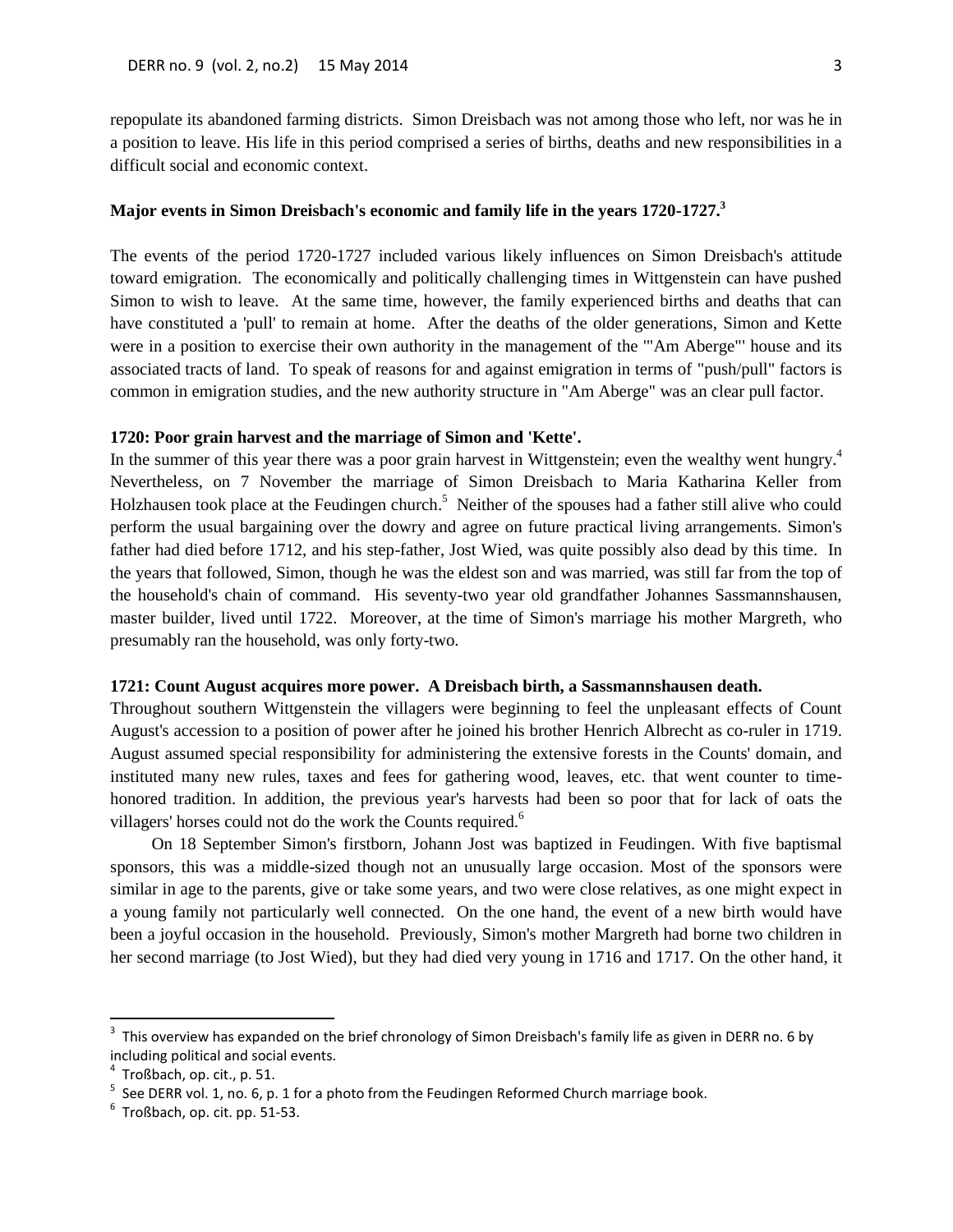was sad that Simon's grandmother, Susanna Sassmannshausen, had died at age sixty-seven on 3 July and therefore had just missed the birth and baptism of her first great-grandchild.

## **1722: Another Sassmannshausen death, another Dreisbach baptism.**

On 28 August, Simon's Sassmannshausen grandfather died. Twice-widowed Margreth was now the senior person in the "Am Aberge" household. Simon's wife Kette would have to wait until 1727 to exercise authority within the house. Likewise Simon, who turned twenty-four in this year, would have to wait until 1727 to become recognized as the Count's householder with official title to farm the '"Am Aberge"' property. In the meantime, Adam was born. At his baptism on 7 November, two of the four baptismal sponsors were close relatives of his Keller mother. Given the prevailing economic/agricultural conditions, it is not likely that the celebration was a lavish one.

### **1723: Death of Duke Henrich Albrecht. Soldiers attack villagers.**

Count August's enforced changes had not passed without incident. Since 1721 there had been collective actions by the Wittgenstein villagers against the new forest laws and excessive mandatory work for the Counts. When Henrich Albrecht, the more moderate of the two ruling brothers, died suddenly on 13 November 1723, August, the ruthless younger brother, obtained complete control of the territory. Just a month later this led to armed encounters in the Banfe district between the Count's soldiers and protesting villagers, and on 16 and 17 December Elsoff villagers were killed in what has been called the slaughtering of the peasants (*Bauernschlachten*).<sup>7</sup>

# **1724: An Imperial Court decision seals the fate of the Wittgenstein villagers. A Dreisbach girl is baptized.**

Starting in about February, general invitations to settle in East Prussia were widely distributed in Germanspeaking territories. In the course of spring and early summer a number of Wittgenstein families left their homes and set out, hoping for a better life in what was popularly known as Prussian Lithuania. On 31 October the Imperial Court in Wetzlar handed down its fateful decision, confirming Count August's system of exploitative serfdom, a system which would continue unchanged until August's death in 1735.<sup>8</sup> Meanwhile, in the Dreisbach household there was another baptism, that of Maria Katharina on 15 October.

# **1725: Emigration resumes. August brutally silences the opposition in Elsoff. A Dreisbach child's death, soon followed by another christening.**

Discouraged by Count August's victory at the Imperial Court, and fired by the hope of a better life in East Prussia, many Wittgenstein families chose to emigrate during the spring, often without paying the heavy exit duties imposed by the Count. (All the emigrants mentioned in part 1 above as having connections to Simon and his family, left Wittgenstein during these spring months of 1725.) In October a final brutal display of power on August's side ended the villagers' direct protest actions. He sent an "execution squadron" to silence the open opposition that had its stronghold in the village of Elsoff. On 11 October they killed five village men. Henceforth the only avenue of protest left was that of passive resistance. In the Dreisbach household, little Maria Katharina, born the previous year, lived to be only a year and a

 $\overline{a}$ 

 $<sup>7</sup>$  Troßbach, op. cit., pp. 76-77 and 83.</sup>

 $8$  Even in the judicial world the Imperial Court's decision was viewed as being without precedent in its partiality to a ruler. Troßbach, op. cit*.*, p. 81.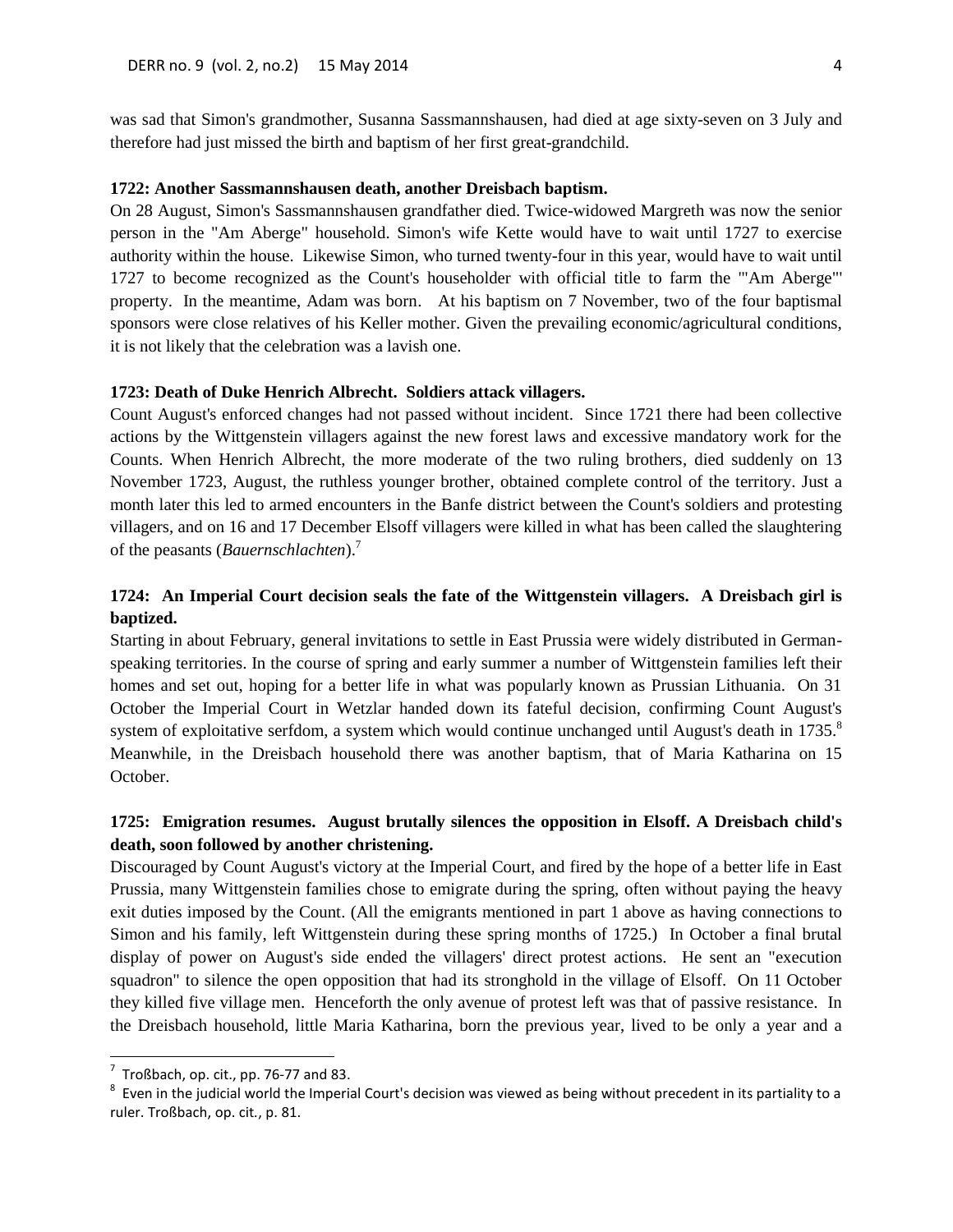month old and was buried on 16 November. About two weeks later third son Alexander was born, and was baptized on 4 December.

### **1726: Emigration figures drop. Simon's carting trip to Cologne and a death in '"Am Aberge"'.**

Emigration to East Prussia came to a standstill. In the coming years, however, the attraction of Pennsylvania would grow stronger and Wittgensteiners would find their way there. The principal events of this year in Simon's life are presented in detail in DERR no. 6. During the spring he and his horse delivered a load of tanning bark to Cologne. This would have been bark from the Count's forests, and we can assume that Simon would have been part of a larger convoy delivering bark that a Cologne tannery had ordered from the Count or his agents. Simon's mother, Margreth Sassmannshausen-Dreisbach-Wied, died on 27 April. It is possible that she died during Simon's absence. If Simon was making this delivery at the order of the Count or his administrators, then he may well have had to leave for Cologne whether or not his mother was ill.

## **1727: Simon enters a new stage of life as the Count's feudal householder in the house '"Am Aberge"'.**

*Fig. 2. Detail of a 1727 list of the Count's householders in Oberndorf, including other adult male inhabitants of the house, in this case Simon's younger brothers Johann George and Manus. 9*

At some time before 9 December 1727 Simon Dreisbach became the official "tenant in fee" of the house where he had been born.

His entry in the Count's list of Oberndorf tenants and other adult males in the household says "Simon Dreyssbach, his two brothers, Johan[n] George and Manus, unmarried". Simon now gained new status in the village and could participate in the village council, but he was also responsible for meeting the heavy requirements placed on the householders in the form of contributions both monetary and in kind, and many days of obligatory labor on the Count's properties, including construction work on Castle Wittgenstein. Such labor was a consequence of the "unlimited serfdom" as defined by the Imperial Court, generally three full days a week, but six during harvest and the like. Other family members were expected to do the normal farm work at home. How much help Simon got from his two brothers would have depended on when they did their obligatory service to the Count. Young adults in "householder" families, both sons and daughters, were required to do service for three years at the Count's various properties and enterprises or in the militia.

 9 Detail of the list of the Count's subjects (Untertanenverzeichnis) as of 9 December 1727, village by village. Princely Wittgenstein Archive, document W 51 p. 21b. Photo courtesy of Heinrich Imhof.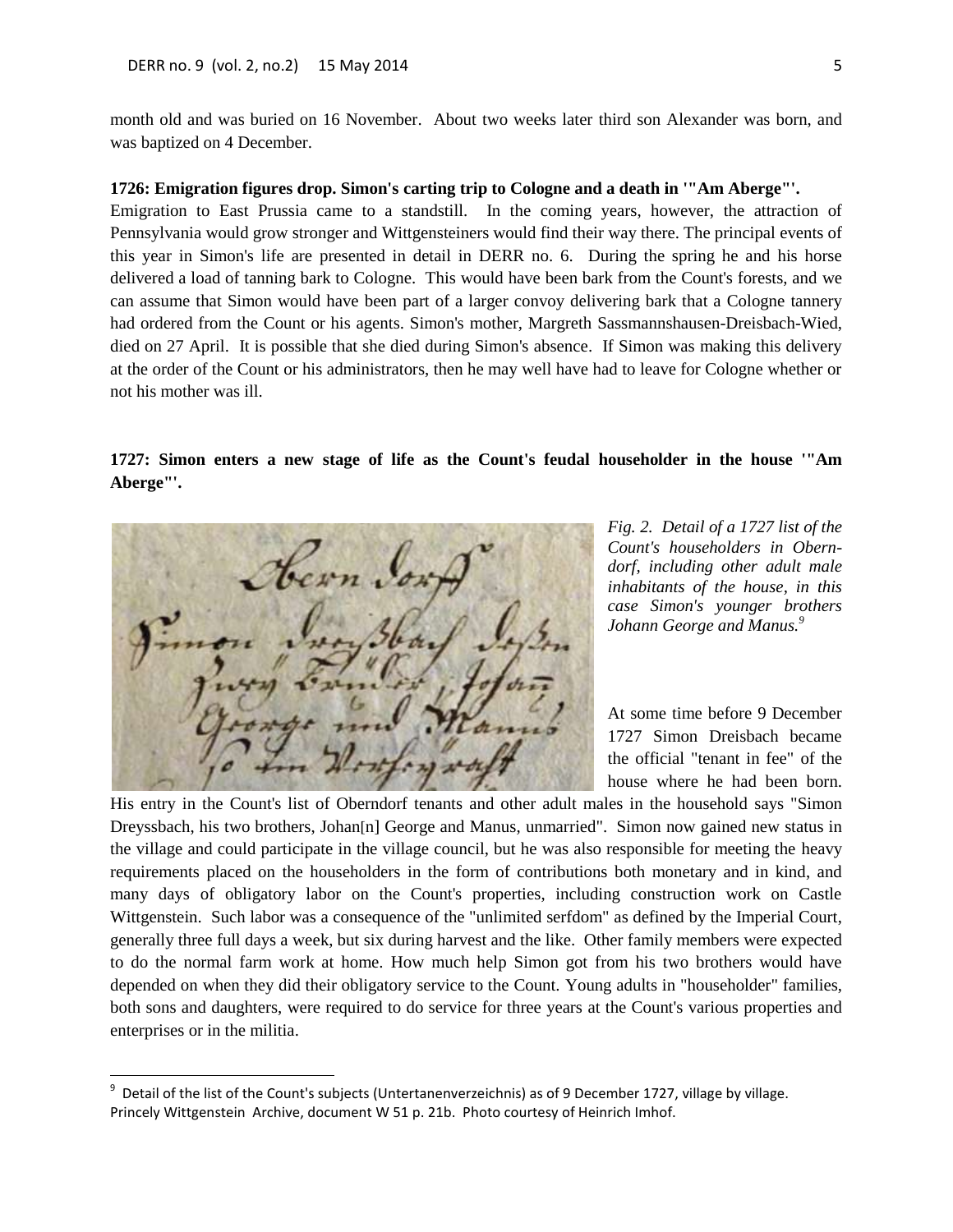$\ddot{\phantom{a}}$ 

Whether, after becoming the '"Am Aberge"' householder, Simon continued to be a part-time carter must remain an open question. It is possible that the Count or his administrators continued to make use of Simon to deliver further loads of bark or to transport other materials. His new status as householder, despite all its burdens and obligations, can have reduced the attractiveness of emigration. East Prussia was no longer an option. The way to Pennsylvania was as yet being traveled by relatively few. Kette, with three small boys and a household of which she was at last the mistress, can hardly have wished to pack up and leave. For the time being the pull factor exerted by "Am Aberge" can be deemed stronger than the push toward emigration that would gradually intensify under Count August's regime.

#### **The lure of Pennsylvania and a Sassmannshausen example.**

Documentation is regrettably scant on the early Wittgenstein individuals and groups who settled primarily in Pennsylvania. We can nevertheless safely assume that none of the early emigrants from Wittgenstein discussed in DERR no. 7 had any known connection with the later Dreisbach emigrants. Information did of course filter back to the homeland from persons who had survived the voyage and begun a new existence, generally somewhere in or near Germantown or areas to the north or west of it. Letters from Christopher Sauer and his traveling companion Georg Käsebier, written in late 1724, arrived in Wittgenstein in 1725 and were widely copied. Unfortunately, most of those who took passage to Philadelphia before 1727, when captains were required to establish lists of their passengers, will never be identified. Nor has much information survived on those who landed at the port of New York.

We have however identified one early emigrating family that we believe was known to Simon and Kette Dreisbach. The two couples were of similar age and had children who were also similar in age. This was the family of Jost Henrich and Anna Catharina Sassmannshausen.

# **Jost Henrich and his wife Anna Catharina, nee Strack, of Maxatawny in Berks County, both originally from the Feudingen parish.**

Jost Henrich Sassmannshausen (1696-1767) and his young family in all likelihood departed for Pennsylvania in early 1727. It is interesting to compare his early life with that of slightly younger Simon Dreisbach, born in 1698. The two men grew up in neighboring villages, about a mile apart: Jost Henrich in Rüppershausen, and Simon in Oberndorf. Although Simon's mother was born a Sassmannshausen, it has now been shown that hers was a separate line from that of Jost Henrich, though both lines can be traced back to the village of Sassmannshausen.<sup>10</sup> In any event the paths of the two young men would have crossed frequently, not only at the Feudingen church services which all were expected to attend, but also in the course of village life.

Jost Henrich was the first of the two young men to marry – on 17 September 1717, in the Feudingen church – having chosen as his wife Anna Catharina Strack. Her father was originally from Simon's village, Oberndorf, but she herself grew up in Amtshausen, where Simon had many relatives. The Sassmannshausen couple soon established themselves in northern Wittgenstein, in Berghausen, in a house called "Böhls" where Anna Catharina's uncle Johan Jacob Zode was the householder. The baptismal record of their first child, Andreas, has not been located, but three other baptisms were recorded in Berghausen in 1719, 1722 and 1725. By 1725 Jost Henrich had become the "Böhls" householder. Yet, barely two years late, in early 1727, he departed for Pensylvania with his wife and children.

<sup>&</sup>lt;sup>10</sup> The various Sassmannshausen lines were sorted out by Jochen Karl Mehldau and Andreas Sassmannshausen and were communicated to me by Andreas on 15 March 2013.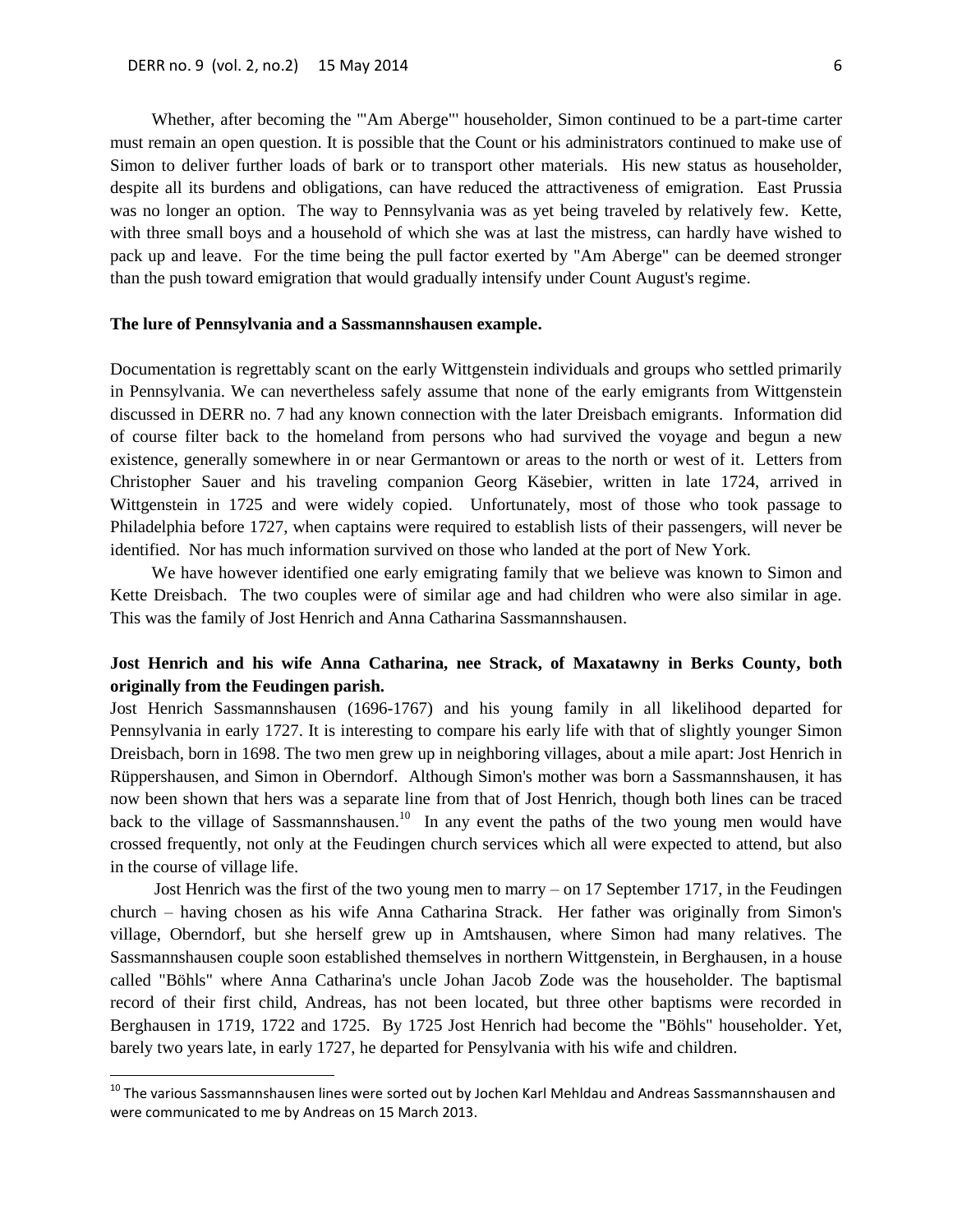*<u>Bungsh</u>* 

*Fig. 3. Detail, tally sheet of receipts 1 March 1726 to 1 March 1727, in the Princely Archive, Berleburg, showing emigration duties paid on behalf of Jost Henrich Sassmannshausen, "gone to Pennsylvania". 11*

The text of Fig. 2, cited in full in the Research Notes, indicates that Jost Henrich's exit fees were paid for him by one Johannes Wetter Metzger after the Sassmannshausen family had departed.

As for Simon Dreisbach, he remained a bachelor until 1720, when he married Maria Katharina Keller. Being one of the younger Keller siblings, she was fortunate to marry a man who could look forward to one day becoming the householder of "Am Aberge" in Oberndorf. Kette would hardly have encouraged Simon to think of emigrating. Moreover, the "Am Aberge" house ought to have been quite comfortable, as Simon's Sassmannshausen grandfather had been a master builder.

Nor do we know whether Anna Catharina Sassmannshausen fully concurred with Jost Henrich's plans to leave Berghausen with their young children, undertake an overseas journey and start anew in a setting that was unknown to her. Jost Henrich, having become a householder under the much milder northern Count Casimir of Sayn-Wittgenstein-Berleburg, seems to have had every reason to stay where he was. Perhaps he had enthusiastic connections in the New World who sent him favorable information about the opportunities across the sea. In any event, as Fig. 2 shows, he left northern Wittgenstein at some time before 1 March 1727.

In southern Wittgenstein, Simon continued his life under the harsh rule of Duke August, who lived until 27 August 1735. August's death was of little help to Simon, who was at that time in deep trouble, as a later DERR will reveal.

In Pennsylvania, Jost Henrich had become securely established in Maxatawny Township in what was then a newly settled part of Philadelphia County. By 1734 he was occupying at least three tracts of land near the county's eastern border. These tracts, the first of quite a few more he would acquire, comprised a total of about 250 acres, as we know from the surveys that were conducted in the autumn of 1734. Having so much land was definitely something to write home about. There can be no doubt that Jost Henrich and Anna Catharina Sassmannshausen's relatives in Oberndorf, Rüppershausen, Amtshausen and other villages received occasional news of events in Maxatawny. Simon Dreisbach, too, could have heard

 $\overline{a}$ 

<sup>11</sup> Document R 14 in the Princely Archive of Sayn-Wittgenstein-Berleburg, Bad Berleburg. Photo: Heinrich Imhof.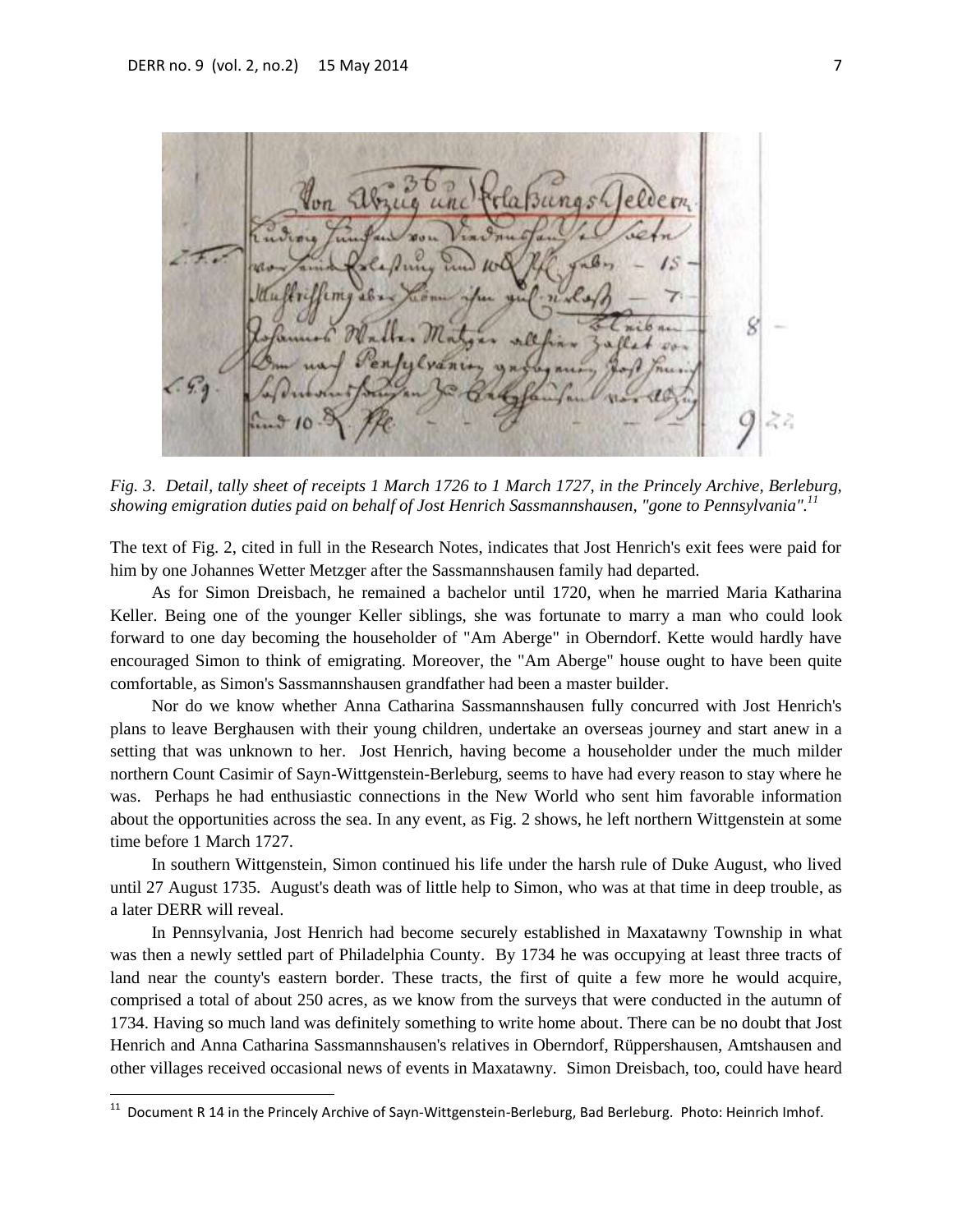about the Sassmannshausens' new life through a number of channels. When his own fortunes were at their lowest ebb, from 1735 to 1737, news of Jost Henrich's three recent land acquisitions can have made a powerful impression and encouraged Simon to think of one day taking his own family to Pennsylvania.

In 1727 the lure of Pennsylvania was effective in the case of the Berghausen Sassmannshausens. It was otherwise with Simon Dreisbach, at least for the time being. We have suggested that the idea of leaving Wittgenstein was not new to Simon. His relatives who had set out for East Prussia in 1725 demonstrated that emigration was an option, even if not always successful. However, Simon's responsibilities as family man and his new status as householder can have seemed to him cogent reasons for remaining where he was. Prior to 1727, in addition to their performing obligatory work elsewhere for the Count, Simon and his younger brothers had had to work the various pieces of land belonging to "Am Aberge" without exercising any kind of authority. Moreover, though there were some hereditary lands which the Dreisbach brothers and their Sassmannshausen uncles had inherited from master builder Sassmannshausen, Simon could not single-handedly turn his share into ready money. Thus we can conclude that whatever power of attraction Pennsylvania may have had, the period following 1727 was not a time when Simon would be planning for immediate emigration.

Yet the Dreisbachs' voyage to Philadelphia did take place. Six years after 1737 (the year when the life circumstances of Simon and Jost Henrich are known to have been hugely different), Simon and his family did leave Oberndorf. They made their way to Rotterdam and there took passage to Philadelphia. Within four years of arriving, Simon warranted his family's first tract of land in Pennsylvania. Simon's land was in Bucks (later Northampton) County, and Jost Henrich's land was in Philadelphia (later Berks) County, but the distance between them was only about twenty-five miles. Did they know of each other's whereabouts? Did they ever meet? We do not know. The Reformed churches that the two families attended were on occasion served by the same minister, and news of one another can have circulated in this way. Further, in 1756 and 1773 two daughters of Jost Henrich Sassmanshausen married men who were known to the Dreisbachs (one a shipmate on the 1743 voyage, the other a Reformed minister). Though we might expect that there was some mutual awareness, there is as yet no known documentary evidence of interaction between the Dreisbachs and the Sassmannshausens in Pennsylvania.

The question of contacts among Wittgenstein settlers in Pennsylvania and its nearby areas is a significant one, and has its place in the larger field of emigration/immigration history. Evidence of such interaction will continue, one hopes, to come to light, and where relevant will be communicated to DERR readers.

## **Research notes**

#### **1.** *The case of wily Count August and the 'false' Pennsylvania emigrants, including Dreisbachs.*

### *The problem:*

For several decades it has been circulated among North American researchers that in 1725 numerous Wittgensteiners went to Pennsylvania, including **the families of Paul Dreisbach of Hesselbach and Hans Wilhelm Dreisbach of Grossenbach**. These are of course the very same families who are documented as going or trying to go to East Prussia in 1725. The source of this misinformation is a list, falsified in the  $18<sup>th</sup>$  century, where one also finds the other emigrating relatives of Simon and Kette as going to Pennsylvania, though we have evidence that they were captured in German towns on their way to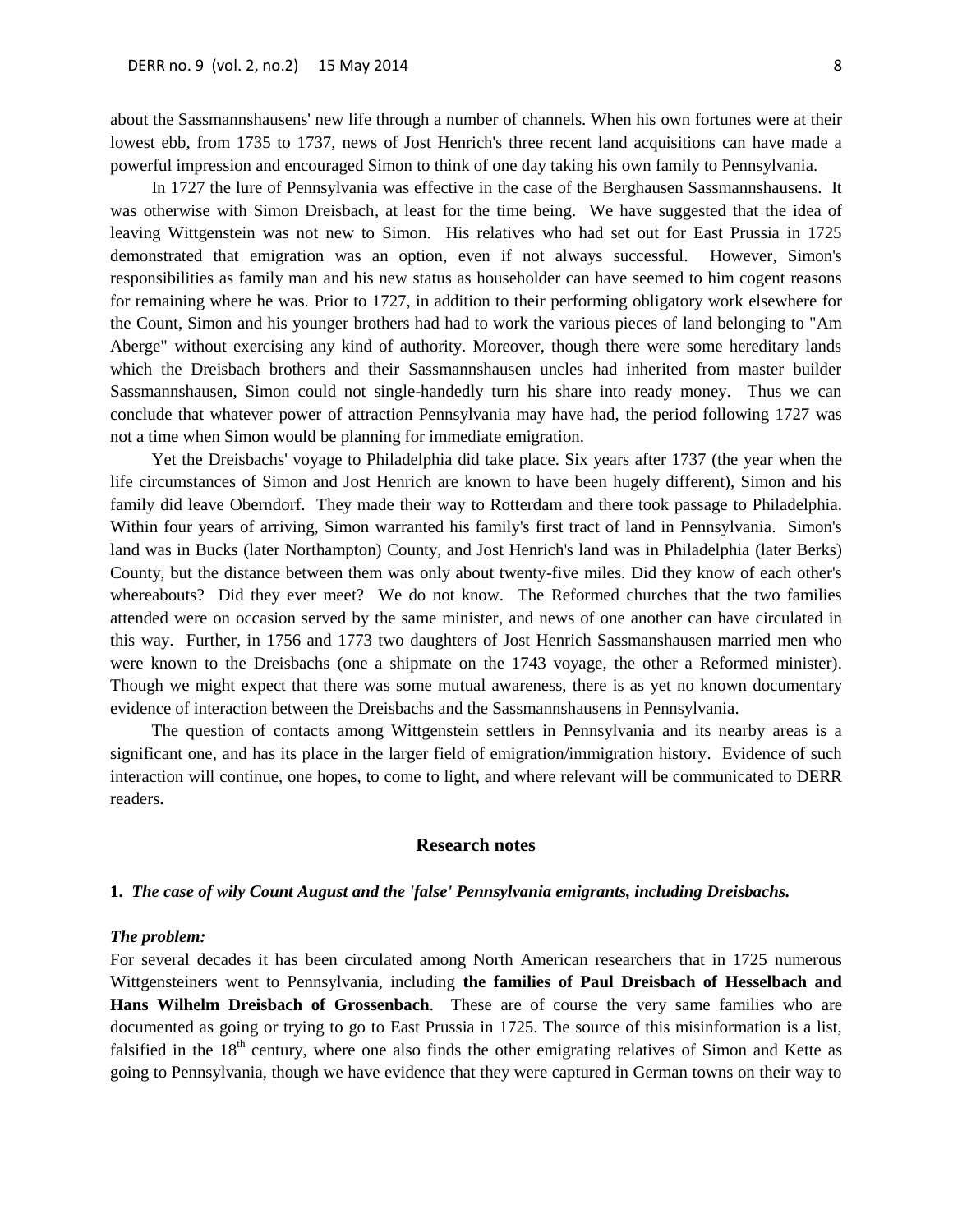East Prussia! The list itself is seemingly authoritative, as it stems from Count August's own officials, and is preserved in the State Archive of North Rhine-Westfalia in Münster. How was this possible?

## *The false information was published,* **in good faith***, in Germany (1967) and then in the U.S. (1970).*

There seemed to be no reason to doubt the authenticity of the Münster-based archival information when it appeared in an article by Hedwig Mundel, translated and edited by Don Yoder and published in *The Pennsylvania genealogical Magazine,* vol. 26, no. 3 (1970), pp. 133-143, "A 1725 List of Wittgenstein Emigrants". This article was a version of Mundel's earlier German article in *Zeitschrift Wittgenstein*, vol. 55 (1967), pp. 32-37. In both the English and German articles Mundel published *in extenso* the lists of emigrants she had found in the Münster Archive. Henceforth, researchers had to deal with a long list of documented 1725 emigrants to Pennsylvania who could be found nowhere in the Pennsylvania records.

#### *A correct presentation of the information, appearing in 1957 and 1960, went mostly unnoticed.*

A different, and correct designation of the emigrants' goal was in fact already available, but in a journal that was not likely to be much read in Wittgenstein.<sup>12</sup> In 1956 and 1960 Rolf Farnsteiner, a German researcher interested in East and West Prussian genealogy, published the results of his research visit to the Princely Archive of Sayn-Wittgenstein-Hohenstein in Laasphe (today Bad Laasphe), and thus in the home territory of the emigrants. The names he found were very nearly identical to the names of the so-called Pennsylvania emigrants in the Münster Archive document. The main difference was that in the Laasphe archive, the emigrants listed are correctly described as going to (Prussian) Lithuania, with the exception of a few who had other destinations. In some cases Farnsteiner even gives the names of the East Prussian villages where they eventually settled! Not one of these migrants can be shown to have gone to Pennsylvania in 1725.

#### *The confusion is sorted out in 2009.*

 $\overline{a}$ 

There can be no doubt that the lists now in the Princely Archive in Bad Laasphe are the original, authentic documents. The lists preserved in Münster, therefore, must have been copied from the earlier lists which were at that time in Count August's headquarters in Castle Wittgenstein, high above the town of Laasphe. The problem of the two sets of lists was studied by genealogist and researcher Karl Jochen Mehldau and was published as "Auswanderung nach Pennsylvanen?" ("Emigration to Pennsylvania?") in *Zeitschrift Wittgenstein,* 2009, no. 4, pp. 138-141. Mehldau, who was familiar with both the 18<sup>th</sup> century population records in Wittgenstein and with Farnsteiner's publications, established that the Pennsylvania destination ascribed to the 1725 emigrants was a falsification. According to Mehldau, in 1726 Count August was litigating against the town of Laasphe at the Imperial Court in Wetzlar. It was to his advantage to be able to document that many faithless subjects had fled their duties to him and left the territory in early 1725. Therefore he presented to the court a freshly copied list of these emigrants. Mehldau does not theorize, however, about why Pennsylvania had been inserted as the emigrants' destination.

#### *Conundrum: Why Pennsylvania instead of East Prussian Lithuania?*

It will be remembered that DERR no. 7 presented the Prussian general invitation of February 1724 to artisans and farmers to move to East Prussia under favorable circumstances and repopulate its abandoned

<sup>&</sup>lt;sup>12</sup> Rolf Farnsteiner, "Namensliste der Auswanderer, Rückkehrer und Verdächtigen aus der Grafschaft Wittgenstein" in: *Altpreussische Geschlechterkunde, Neue Folge, Blätter des Vereins für Familienforschung in Ost- und Westpreussen,* (Hamburg), vols. 5/8, 1957/60.